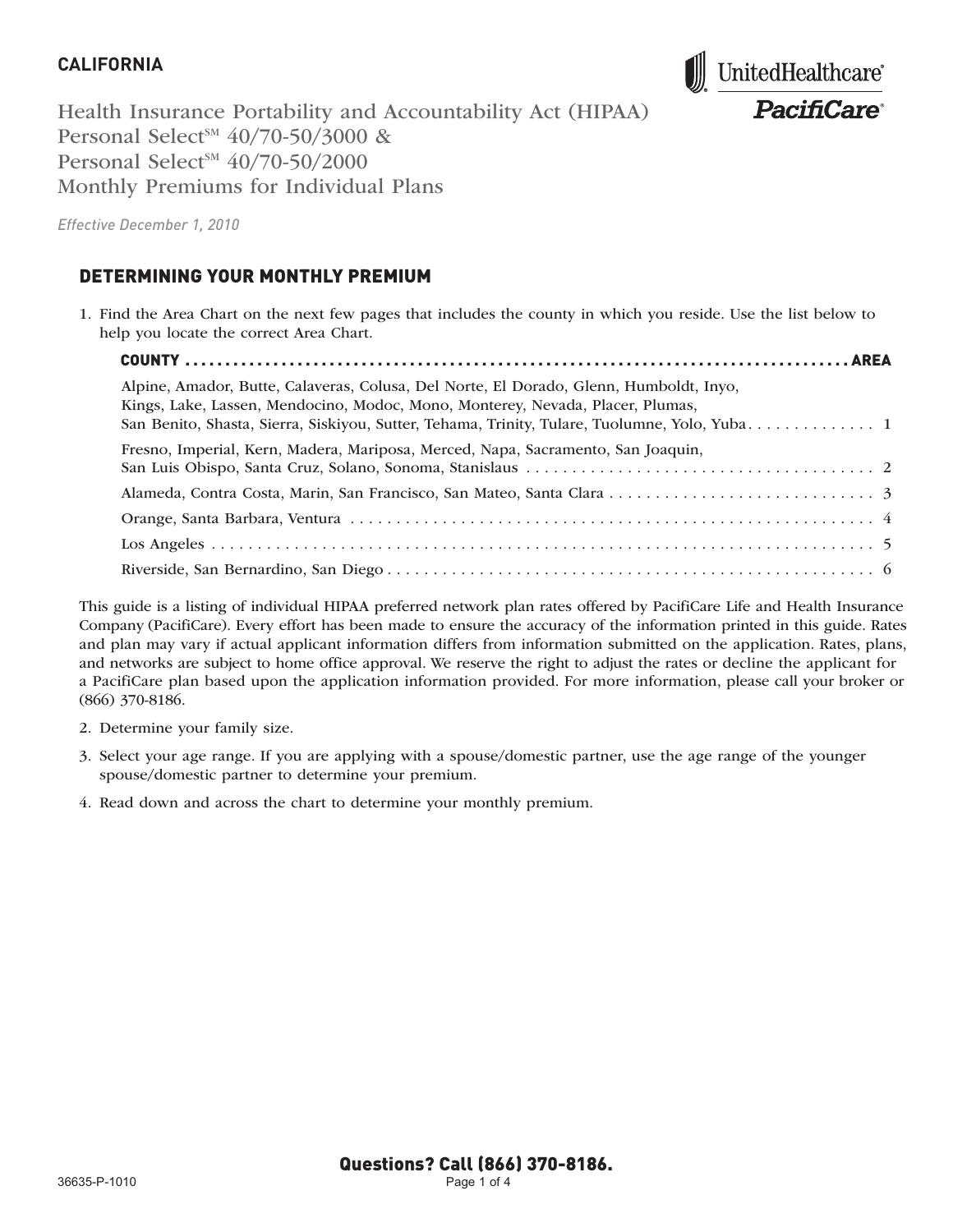## Area 1

|                                          | Family Size /<br><b>Age Range</b>                                                                             | <b>Personal Select 40/70-50/3000 or</b><br><b>Personal Select 40/70-50/2000</b>                                                                                    |
|------------------------------------------|---------------------------------------------------------------------------------------------------------------|--------------------------------------------------------------------------------------------------------------------------------------------------------------------|
| Applicant only                           | Under 15<br>15-29<br>30-34<br>35-39<br>40-44<br>45-49<br>50-54<br>55-59<br>60-64<br>65-69<br>70-74<br>Over 74 | \$295.59<br>\$425.00<br>\$525.93<br>\$571.22<br>\$641.91<br>\$679.55<br>\$807.77<br>\$936.79<br>\$936.79<br>\$1,270.71<br>\$1,339.22<br>\$1,419.05                 |
| one dependent<br><b>Applicant plus</b>   | Under 15<br>15-29<br>30-34<br>35-39<br>40-44<br>45-49<br>50-54<br>55-59<br>60-64<br>65-69<br>70-74<br>Over 74 | \$520.62<br>\$859.60<br>\$966.13<br>\$1,036.66<br>\$1,131.86<br>\$1,215.09<br>\$1,448.00<br>\$1,698.24<br>\$1,698.24<br>\$2,249.81<br>\$2,370.98<br>\$2,510.93     |
| or more dependents<br>Applicant plus two | Under 15<br>15-29<br>30-34<br>35-39<br>40-44<br>45-49<br>50-54<br>55-59<br>60-64<br>65-69<br>70-74<br>Over 74 | \$759.21<br>\$1,239.95<br>\$1,421.57<br>\$1,487.57<br>\$1,526.09<br>\$1,656.99<br>\$1,869.14<br>\$2,061.89<br>\$2,061.89<br>\$2,760.91<br>\$2,910.75<br>\$3,082.61 |

|                                          | Family Size /<br><b>Age Range</b>                                                                                 | Personal Select 40/70-50/3000 or<br><b>Personal Select 40/70-50/2000</b>                                                                                           |
|------------------------------------------|-------------------------------------------------------------------------------------------------------------------|--------------------------------------------------------------------------------------------------------------------------------------------------------------------|
| Applicant only                           | Under 15<br>15-29<br>30-34<br>35-39<br>$40 - 44$<br>45-49<br>50-54<br>55-59<br>60-64<br>65-69<br>70-74<br>Over 74 | \$268.35<br>\$368.29<br>\$448.75<br>\$485.47<br>\$545.29<br>\$584.47<br>\$688.07<br>\$794.60<br>\$794.60<br>\$1,164.45<br>\$1,228.04<br>\$1,301.87                 |
| Applicant plus<br>one dependent          | Under 15<br>15-29<br>30-34<br>35-39<br>40-44<br>45-49<br>50-54<br>55-59<br>60-64<br>65-69<br>70-74<br>Over 74     | \$500.80<br>\$756.87<br>\$857.08<br>\$928.26<br>\$1,017.35<br>\$1,081.65<br>\$1,291.14<br>\$1,486.12<br>\$1,486.12<br>\$2,068.88<br>\$2,181.24<br>\$2,308.78       |
| or more dependents<br>Applicant plus two | Under 15<br>15-29<br>30-34<br>35-39<br>40-44<br>45-49<br>50-54<br>55-59<br>60-64<br>65-69<br>70-74<br>Over 74     | \$775.88<br>\$1,142.45<br>\$1,340.17<br>\$1,375.06<br>\$1,404.97<br>\$1,479.69<br>\$1,657.31<br>\$1,767.34<br>\$1,767.34<br>\$2,588.08<br>\$2,731.41<br>\$2,891.49 |

Area 2

Rates subject to change without prior notification.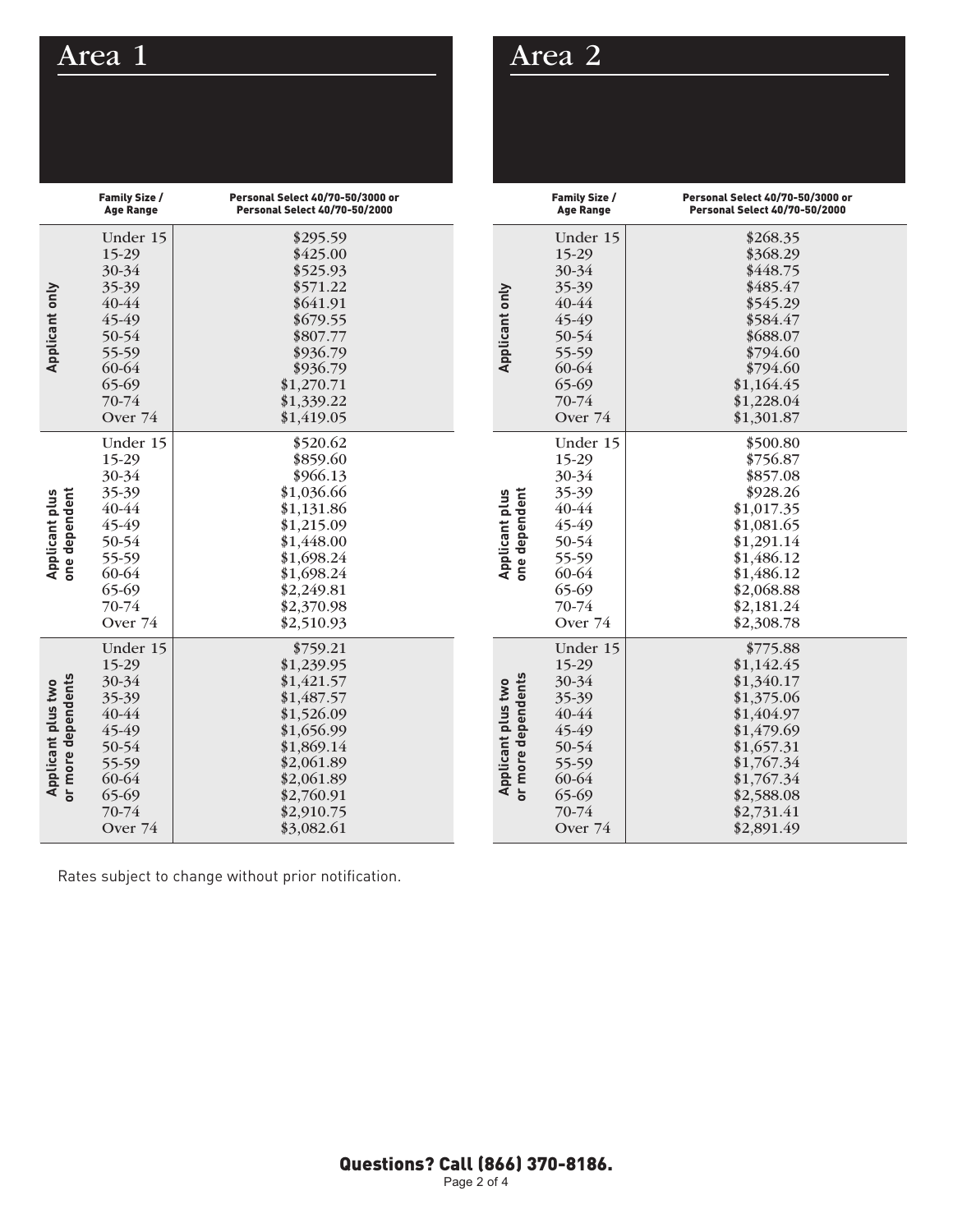# Area 3

|                                          | <b>Family Size /</b><br><b>Age Range</b>                                                                      | Personal Select 40/70-50/3000 or<br>Personal Select 40/70-50/2000                                                                                                  |
|------------------------------------------|---------------------------------------------------------------------------------------------------------------|--------------------------------------------------------------------------------------------------------------------------------------------------------------------|
| Applicant only                           | Under 15<br>15-29<br>30-34<br>35-39<br>40-44<br>45-49<br>50-54<br>55-59<br>60-64<br>65-69<br>70-74<br>Over 74 | \$277.44<br>\$380.41<br>\$464.92<br>\$502.38<br>\$564.55<br>\$604.26<br>\$712.96<br>\$821.45<br>\$821.45<br>\$1,205.43<br>\$1,270.08<br>\$1,345.12                 |
| one dependent<br>Applicant plus          | Under 15<br>15-29<br>30-34<br>35-39<br>40-44<br>45-49<br>50-54<br>55-59<br>60-64<br>65-69<br>70-74<br>Over 74 | \$500.88<br>\$751.63<br>\$850.27<br>\$919.94<br>\$1,009.32<br>\$1,076.11<br>\$1,280.95<br>\$1,473.09<br>\$1,473.09<br>\$2,075.16<br>\$2,185.67<br>\$2,310.99       |
| or more dependents<br>Applicant plus two | Under 15<br>15-29<br>30-34<br>35-39<br>40-44<br>45-49<br>50-54<br>55-59<br>60-64<br>65-69<br>70-74<br>Over 74 | \$781.02<br>\$1,163.20<br>\$1,341.28<br>\$1,390.83<br>\$1,455.19<br>\$1,522.89<br>\$1,703.26<br>\$1,828.96<br>\$1,828.96<br>\$2,680.29<br>\$2,825.99<br>\$2,988.80 |

## Area 4

|                                          | Family Size /<br>Age Range                                                                                               | Personal Select 40/70-50/3000 or<br><b>Personal Select 40/70-50/2000</b>                                                                                           |
|------------------------------------------|--------------------------------------------------------------------------------------------------------------------------|--------------------------------------------------------------------------------------------------------------------------------------------------------------------|
| Applicant only                           | Under 15<br>15-29<br>30-34<br>35-39<br>40-44<br>45-49<br>50-54<br>55-59<br>60-64<br>65-69<br>70-74<br>Over 74            | \$250.54<br>\$346.95<br>\$422.80<br>\$457.81<br>\$514.50<br>\$550.73<br>\$648.41<br>\$748.95<br>\$748.95<br>\$1,109.53<br>\$1,169.16<br>\$1,238.55                 |
| one dependent<br><b>Applicant plus</b>   | Under 15<br>15-29<br>30-34<br>35-39<br>40-44<br>45-49<br>50-54<br>55-59<br>60-64<br>65-69<br>70-74<br>Over 74            | \$461.83<br>\$712.53<br>\$817.60<br>\$883.55<br>\$965.54<br>\$1,037.71<br>\$1,242.16<br>\$1,429.20<br>\$1,429.20<br>\$1,944.94<br>\$2,050.46<br>\$2,175.65         |
| or more dependents<br>Applicant plus two | Under 15<br>15-29<br>30-34<br>35-39<br>40-44<br>45-49<br>50-54<br>55-59<br>60-64<br>65-69<br>70-74<br>Over <sub>74</sub> | \$744.26<br>\$1,118.49<br>\$1,259.89<br>\$1,293.21<br>\$1,322.29<br>\$1,393.61<br>\$1,560.45<br>\$1,665.50<br>\$1,665.50<br>\$2,437.96<br>\$2,570.67<br>\$2,727.50 |

Rates subject to change without prior notification.